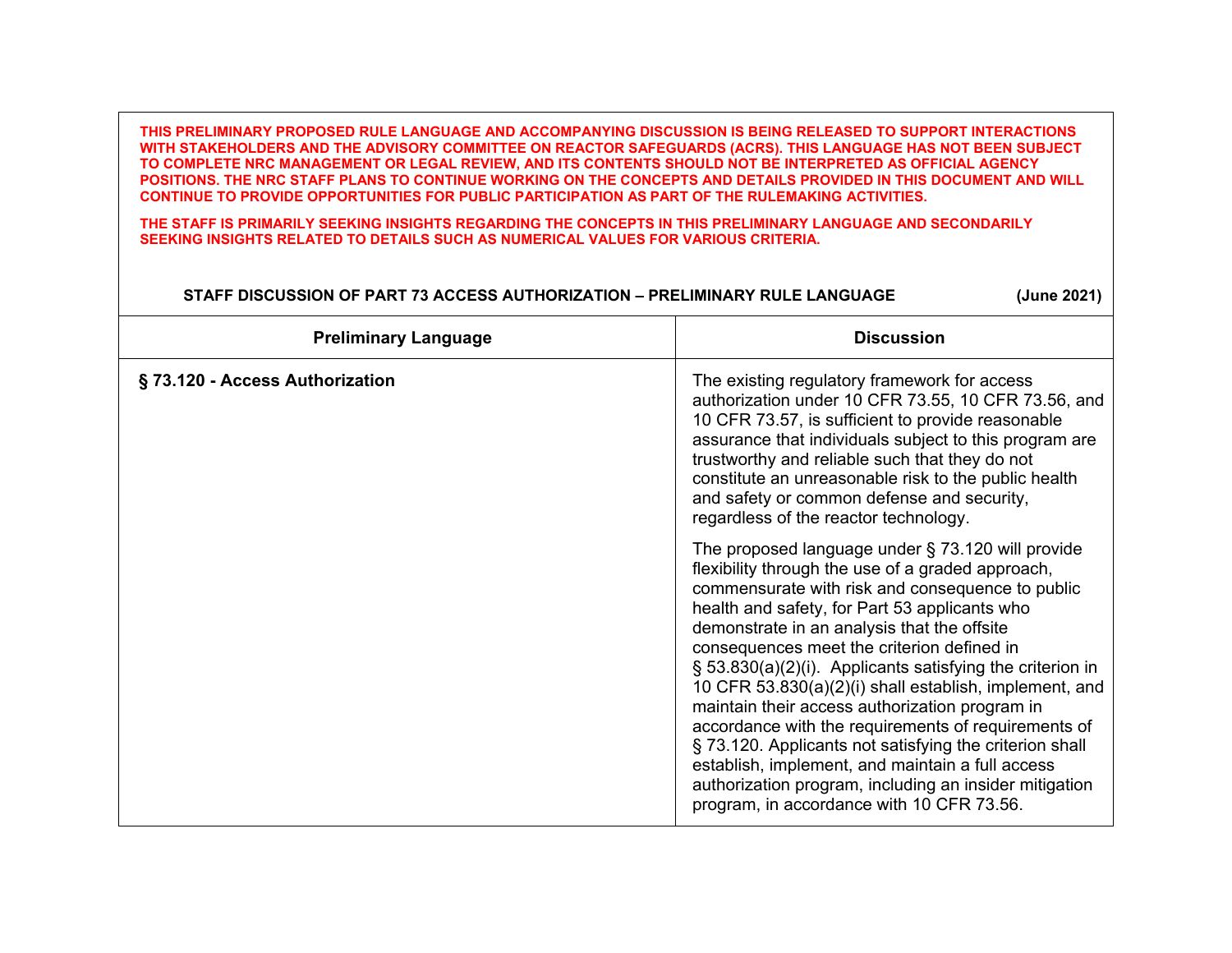|                                                                                                                                                                                                                                                                                                                                                                                                                                                                                                                                                                                             | Moreover, for applicants satisfying the criterion, the<br>proposed requirements model the existing access<br>authorization programs for non-power reactors and/or<br>material licensees by applying the most important<br>program elements associated with power reactors'<br>access authorization program under 10 CFR 73.56.                                                                                                                                                                                                                                                                                                                                                                                      |
|---------------------------------------------------------------------------------------------------------------------------------------------------------------------------------------------------------------------------------------------------------------------------------------------------------------------------------------------------------------------------------------------------------------------------------------------------------------------------------------------------------------------------------------------------------------------------------------------|---------------------------------------------------------------------------------------------------------------------------------------------------------------------------------------------------------------------------------------------------------------------------------------------------------------------------------------------------------------------------------------------------------------------------------------------------------------------------------------------------------------------------------------------------------------------------------------------------------------------------------------------------------------------------------------------------------------------|
|                                                                                                                                                                                                                                                                                                                                                                                                                                                                                                                                                                                             | Although research and test reactors currently do not<br>have many specific access authorization requirements<br>in NRC regulations other than those associated with<br>fingerprinting of individuals for criminal history checks,<br>there are alternate security measures and license<br>conditions in place for these facilities that would be<br>applied in the proposed 10 CFR 73.120 for advanced<br>reactors.                                                                                                                                                                                                                                                                                                 |
| (a) Introduction and Scope. (1) Each applicant for an operating<br>license for an advanced nuclear reactor under 10 CFR part 53, who<br>meets the criterion in 10 CFR 53.830(a)(2)(i), shall establish,<br>maintain, and implement an access authorization program in<br>accordance with this section as part of its Commission-approved<br>Physical Security Plan. Applicants not meeting the criterion in 10<br>CFR 53.830(a)(2)(i) shall establish, maintain, and implement an<br>access authorization program in accordance with the requirements of<br>10 CFR 73.56.<br>(2) [Reserved] | Under this proposed approach, should an applicant<br>for an advanced reactor design demonstrate that an<br>offsite release would not exceed doses defined in the<br>first tier safety criteria of §§ 53.210(b)(1) and<br>53.210(b)(2), the applicant could choose to implement<br>the access authorization program requirements under<br>the proposed 10 CFR 73.120. The staff notes that<br>the eligibility criterion (as defined in 10 CFR<br>$53.830(a)(2)(i)$ is consistent with one of the eligibility<br>criteria being proposed as part of the limited-scope<br>advanced reactor security rulemaking - the most<br>bounding criteria. As that rulemaking evolves, so will<br>this criterion for consistency. |
| (b) Applicability. (1) The following individuals shall be subject to an<br>access authorization program under this section:                                                                                                                                                                                                                                                                                                                                                                                                                                                                 | General applicability statement for those individuals<br>who will be subject to an access authorization<br>program in accordance with this section and as<br>specified in paragraph (b) of 10 CFR 73.120.<br>Individuals noted in this section are required to be<br>trustworthy and reliable, such that they do not                                                                                                                                                                                                                                                                                                                                                                                                |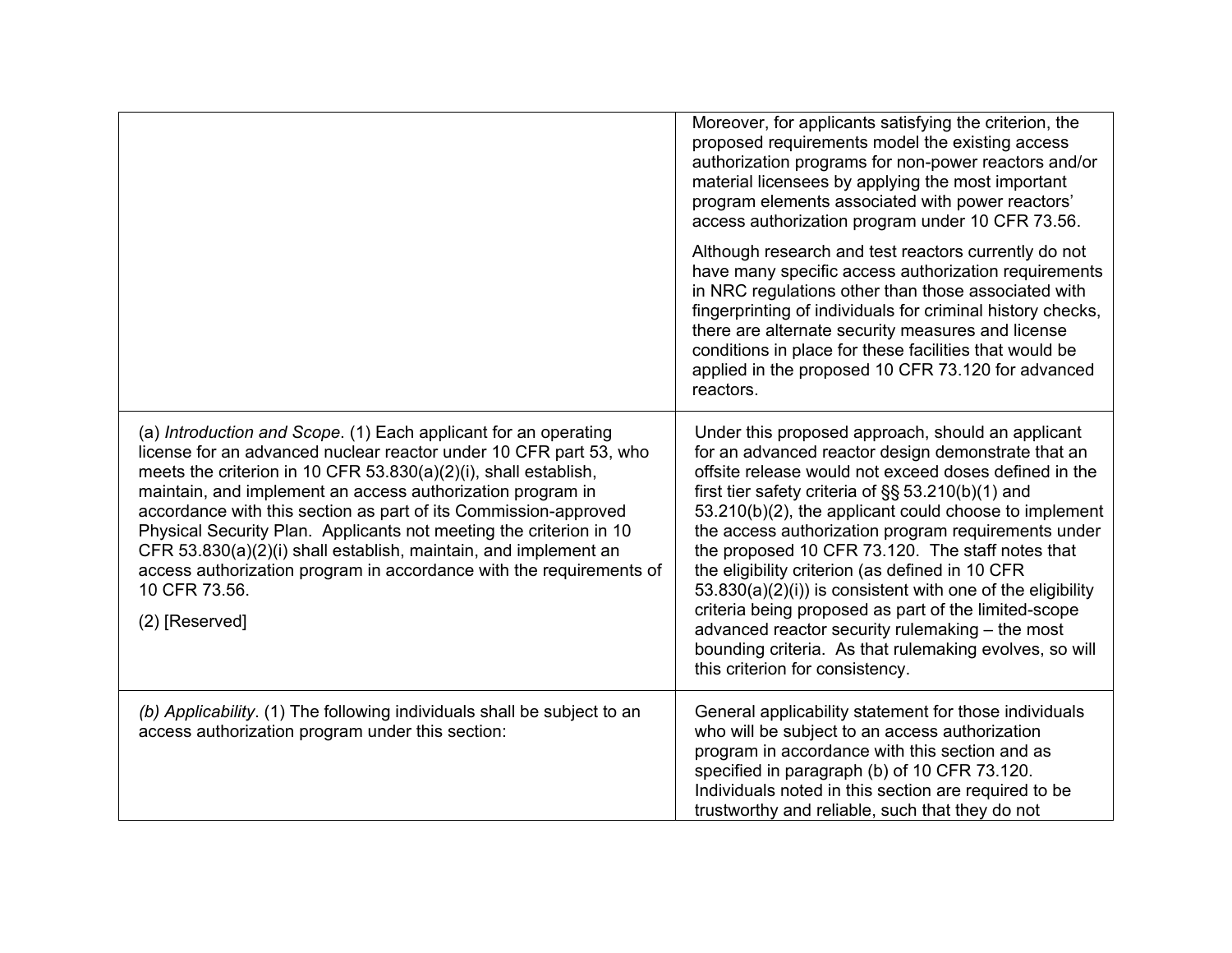|                                                                                                                                                                                                                                                                             | constitute an unreasonable risk to public health and<br>safety or the common defense and security.                                                                                                                                                                                                                                                                                                                                                                                |
|-----------------------------------------------------------------------------------------------------------------------------------------------------------------------------------------------------------------------------------------------------------------------------|-----------------------------------------------------------------------------------------------------------------------------------------------------------------------------------------------------------------------------------------------------------------------------------------------------------------------------------------------------------------------------------------------------------------------------------------------------------------------------------|
| Any individual to whom a licensee intends to grant unescorted<br>(i)<br>access to a nuclear power plant protected area, vital area, material<br>access area, or controlled access area where the material is used or<br>stored;                                             | This applicability statement considers individuals<br>specified in 10 CFR 73.56(b)(i) for power reactors and<br>the orders/additional security measures (ASM) and/or<br>license conditions for nonpower reactors whom the<br>licensee intends to grant unescorted access to the<br>facilities' most sensitive areas.                                                                                                                                                              |
| Any individual whose duties and responsibilities permit the<br>(ii)<br>individual to take actions by electronic means, either on site or<br>remotely, that could adversely impact the licensee's or applicant's<br>operational safety, security, or emergency preparedness; | This is consistent with 10 CFR 73.56(b)(ii) - No<br>change.                                                                                                                                                                                                                                                                                                                                                                                                                       |
|                                                                                                                                                                                                                                                                             | This applicability statement is to include those<br>individuals who may be offsite (or on site) (e.g.,<br>remote operators or information technology staff) and<br>have virtual access to important plant operational and<br>communication systems in the access authorization<br>program based upon assigned duties and<br>responsibilities to have such access. These<br>individuals will be reinvestigated periodically in<br>accordance with (C)(3) of this proposed section. |
|                                                                                                                                                                                                                                                                             | This requirement is consistent with the intent of<br>current § 73.56, which is to ensure that anyone who<br>has unescorted access to equipment that is important<br>to the operational safety and security of plant<br>operations must be trustworthy and reliable. An<br>individual who may have remote access to plant<br>equipment and communication systems may have<br>trusted privileges greater than the trusted and<br>authorized personnel at the plant site.            |
| Any individual who has responsibilities for implementing a<br>(iii)<br>licensee's or applicant's protective strategy, including armed security                                                                                                                              | This requirement is consistent with 10 CFR<br>73.56(b)(1)(iii) and intended to ensure that security                                                                                                                                                                                                                                                                                                                                                                               |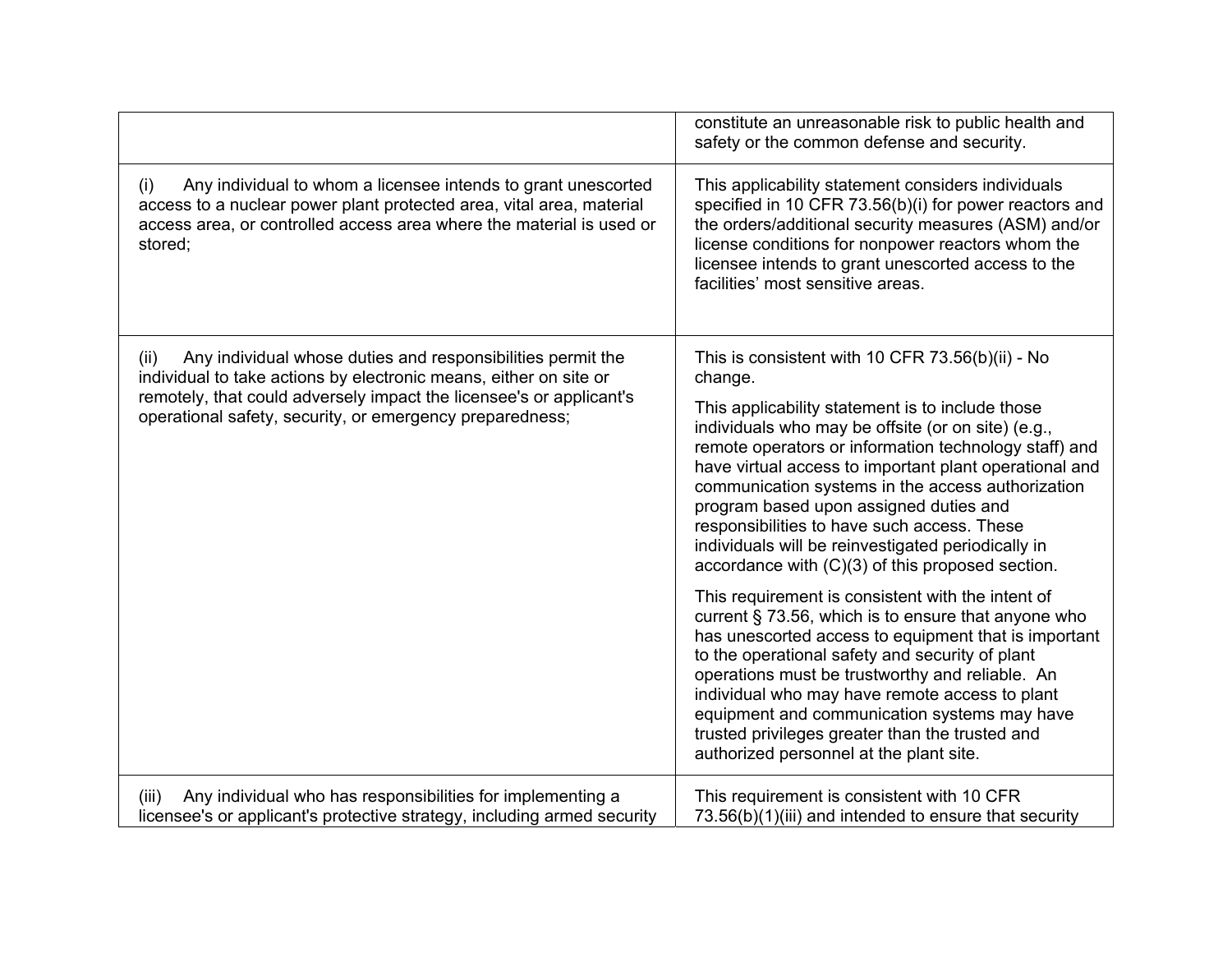| force officers, alarm station operators, and tactical response team<br>leaders but not including Federal, State, or local law enforcement<br>personnel; and                                                                                                                                                                                                                                                                                                                                                                                                                                                 | personnel responsible for protection of the nuclear<br>power plant are included in the licensee's access<br>authorization program. This requirement includes a<br>clarification that offsite law enforcement are not<br>subject to the licensee access authorization program.                                                                                                                                                                                                                                                                          |
|-------------------------------------------------------------------------------------------------------------------------------------------------------------------------------------------------------------------------------------------------------------------------------------------------------------------------------------------------------------------------------------------------------------------------------------------------------------------------------------------------------------------------------------------------------------------------------------------------------------|--------------------------------------------------------------------------------------------------------------------------------------------------------------------------------------------------------------------------------------------------------------------------------------------------------------------------------------------------------------------------------------------------------------------------------------------------------------------------------------------------------------------------------------------------------|
|                                                                                                                                                                                                                                                                                                                                                                                                                                                                                                                                                                                                             | 10 CFR 73.56(b)(1)(iii) specifies that these individuals<br>shall be subject to an access authorization program<br>because of their critical responsibilities with respect to<br>plant security and, therefore, the need to ensure that<br>they are trustworthy and reliable.                                                                                                                                                                                                                                                                          |
| The licensee or applicant access authorization program<br>(iv)<br>reviewing official or contractor or vendor access authorization<br>program reviewers.                                                                                                                                                                                                                                                                                                                                                                                                                                                     | This is consistent with $\S$ 73.56(b)(1)(iv) to ensure<br>individuals responsible for access authorization<br>decisions are trustworthy and reliable.                                                                                                                                                                                                                                                                                                                                                                                                  |
| (2)<br>The licensee or applicant may subject other individuals,<br>including employees of a contractor or a vendor who are designated<br>in access authorization program procedures, to an access<br>authorization program that meets the requirements of this section.                                                                                                                                                                                                                                                                                                                                     | This is consistent with 10 CFR 73.56(b)(2).                                                                                                                                                                                                                                                                                                                                                                                                                                                                                                            |
| General Performance Objectives and Requirements. Each<br>(c)<br>licensee's or applicant's access authorization program under this<br>section must provide reasonable assurance that the individuals who<br>are specified in paragraph (b) of this section are trustworthy and<br>reliable, such that they do not constitute an unreasonable risk to<br>public health and safety or the common defense and security. The<br>design and implementation of the licensee's access authorization<br>program shall establish and maintain the capabilities for meeting the<br>following performance requirements: | The proposed language establishes general<br>performance objectives and requirements providing<br>reasonable assurance that the individuals who are<br>specified in paragraph (b) of this section are<br>trustworthy and reliable. This is consistent with the<br>access authorization program requirements for<br>nuclear power reactors under 10 CFR 73.56.<br>The proposed language also provides licensees and<br>applicants flexibility in establishing their access<br>authorization program to meet various specific<br>performance objectives. |
| (1) Background investigation. Background investigations shall be<br>completed for any individual whom a licensee or applicant intends to<br>grant unescorted access. Background investigations shall include the                                                                                                                                                                                                                                                                                                                                                                                            | This section is consistent with the background<br>investigation elements under 10 CFR 73.56(d)(1-7).<br>This requirement is also consistent with security                                                                                                                                                                                                                                                                                                                                                                                              |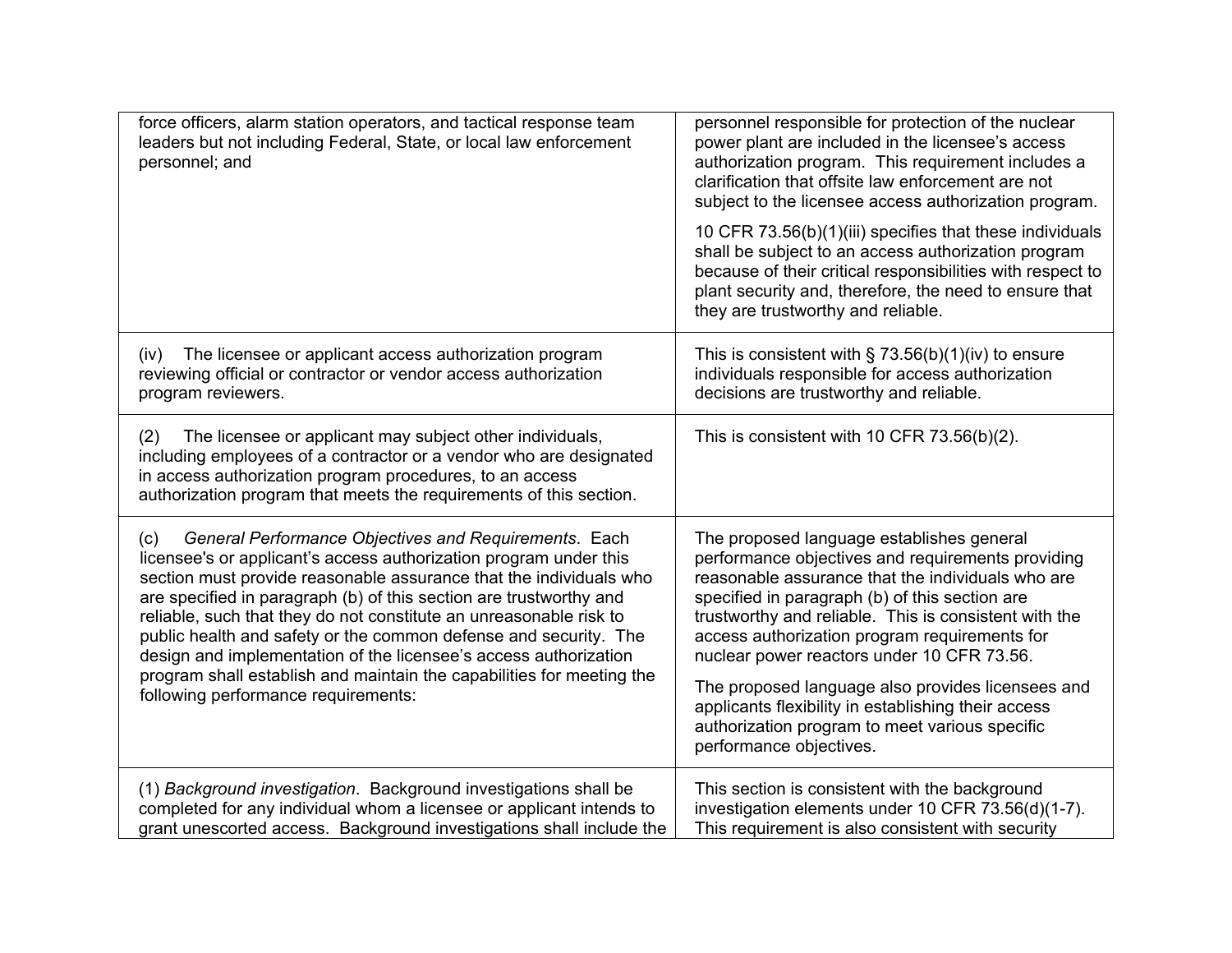| program elements contained under $\S$ 73.56(d) of this part.                                                                                                                                                                                                                                                                                                                                                                                                                       | measures applied to non-power reactor licensees.                                                                                                                                                                                                                                                                                                                                                                                                                                                                                                                                                                            |
|------------------------------------------------------------------------------------------------------------------------------------------------------------------------------------------------------------------------------------------------------------------------------------------------------------------------------------------------------------------------------------------------------------------------------------------------------------------------------------|-----------------------------------------------------------------------------------------------------------------------------------------------------------------------------------------------------------------------------------------------------------------------------------------------------------------------------------------------------------------------------------------------------------------------------------------------------------------------------------------------------------------------------------------------------------------------------------------------------------------------------|
|                                                                                                                                                                                                                                                                                                                                                                                                                                                                                    | Background investigations include important elements<br>to establish trustworthiness and reliability of an<br>individual, such that they do not constitute an<br>unreasonable risk to public health and safety or the<br>common defense and security. These include                                                                                                                                                                                                                                                                                                                                                         |
|                                                                                                                                                                                                                                                                                                                                                                                                                                                                                    | Informed consent<br>$\bullet$<br><b>Personal History Disclosure</b><br>$\bullet$<br>Verification of True Identity<br>$\bullet$<br><b>Employment History Evaluation</b><br>$\bullet$<br>Unemployment/Military Service/Education<br>$\bullet$<br><b>Credit History Evaluation</b><br><b>Character and Reputation Evaluation</b><br>$\bullet$<br><b>Criminal History Review</b>                                                                                                                                                                                                                                                |
| (2) Behavioral observation. Behavioral observation shall be<br>performed to detect behaviors or activities that may constitute an<br>unreasonable risk to the safety and security of the licensee's<br>facility. The access authorization program shall ensure that the<br>individuals specified in paragraph (b) are subject to behavioral<br>observation. Behavioral observation shall include self-reporting of<br>legal actions in accordance with $\S$ 73.56(g) of this part. | This paragraph outlines the roles and responsibilities<br>of individuals subject to behavior observation. The<br>purpose of behavior observation is to increase the<br>likelihood that potentially adverse behavior patterns<br>and actions are detected, communicated, and<br>evaluated before there is an opportunity for such<br>behavior patterns or acts to result in detrimental<br>consequences.                                                                                                                                                                                                                     |
|                                                                                                                                                                                                                                                                                                                                                                                                                                                                                    | This proposed requirement is a scaled version of the<br>full behavioral observation program as required under<br>10 CFR 73.56(f). Commensurate with the lower risk<br>and consequence of an advanced reactor meeting<br>certain eligibility requirements, this provision does not<br>require the establishment of a full training program for<br>behavioral observation (i.e., initial and refresher<br>training including knowledge checks) as required for<br>power reactors under § 73.56. However, this<br>requirement would provide licensees flexibility to<br>consider behavioral observation of individuals granted |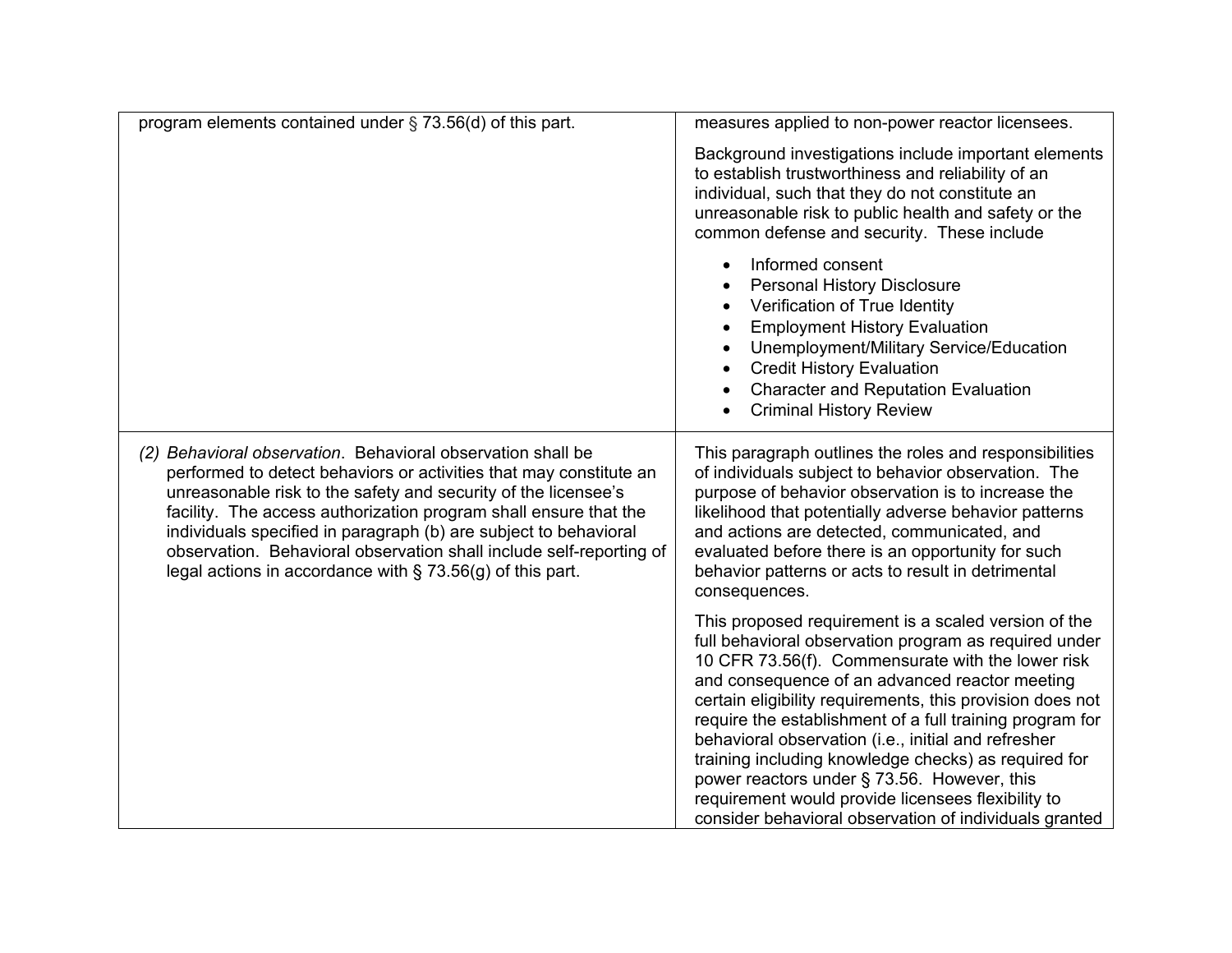|                                                                                                                                                                                                                                                                                                                                                                                                                                                                                                                                  | unescorted access to the advanced reactor site that<br>may be similar to the Department of Homeland<br>Security's program, "You see something you say<br>something" or a commensurate corporate behavioral<br>awareness program. This is less stringent<br>requirement for advanced reactor licensees but<br>equally effective.                                                                                                                    |
|----------------------------------------------------------------------------------------------------------------------------------------------------------------------------------------------------------------------------------------------------------------------------------------------------------------------------------------------------------------------------------------------------------------------------------------------------------------------------------------------------------------------------------|----------------------------------------------------------------------------------------------------------------------------------------------------------------------------------------------------------------------------------------------------------------------------------------------------------------------------------------------------------------------------------------------------------------------------------------------------|
| (3) Unescorted access. Unescorted access shall be granted only<br>after the licensee has verified an individual is trustworthy and<br>reliable. A list of persons currently approved for unescorted<br>access to a protected area, vital area, material access area, or<br>controlled access area must be maintained at all times.<br>Unescorted access determinations shall be reviewed annually in<br>accordance with $\S$ 73.56(i)(1)(iv). Criminal history updates shall<br>be completed within 10 years of the last review. | This requirement is a scalable approach for granting<br>and maintaining unescorted access. The major<br>component not included from 10 CFR 73.56 is the<br>need for a psychological assessment and<br>reassessment under 10 CFR 73.56(e) for granting<br>unescorted access and 10 CFR 73.56(i)(v)(B) for<br>individuals who perform one or more of the job<br>functions described in (b)(ii) of that section for<br>maintaining unescorted access. |
|                                                                                                                                                                                                                                                                                                                                                                                                                                                                                                                                  | Moreover, the criminal history updates shall be<br>completed within 10 years of the last review. In<br>comparison, the reinvestigation periodicity for<br>personnel at an operating nuclear power plant, is a<br>3-year or 5-year check based upon job function. In<br>addition, no credit check re-evaluation would be<br>required for these individuals.                                                                                         |
| (4) Termination of unescorted access. Unescorted access shall be<br>promptly terminated when a licensee determines this access is no<br>longer required or a reviewing official determines an individual is<br>no longer trustworthy and reliable in accordance with this section.                                                                                                                                                                                                                                               |                                                                                                                                                                                                                                                                                                                                                                                                                                                    |
| (5) Determination basis for access. Any unescorted access<br>determination shall be made by a reviewing official who will<br>determine whether to permit, deny, unfavorably terminate,<br>maintain, or administratively withdraw an individual's unescorted                                                                                                                                                                                                                                                                      | This requirement is consistent with the intent of<br>10 CFR 73.56(h)(1)(i) and does not include language<br>related to certifying unescorted access authorization.                                                                                                                                                                                                                                                                                 |